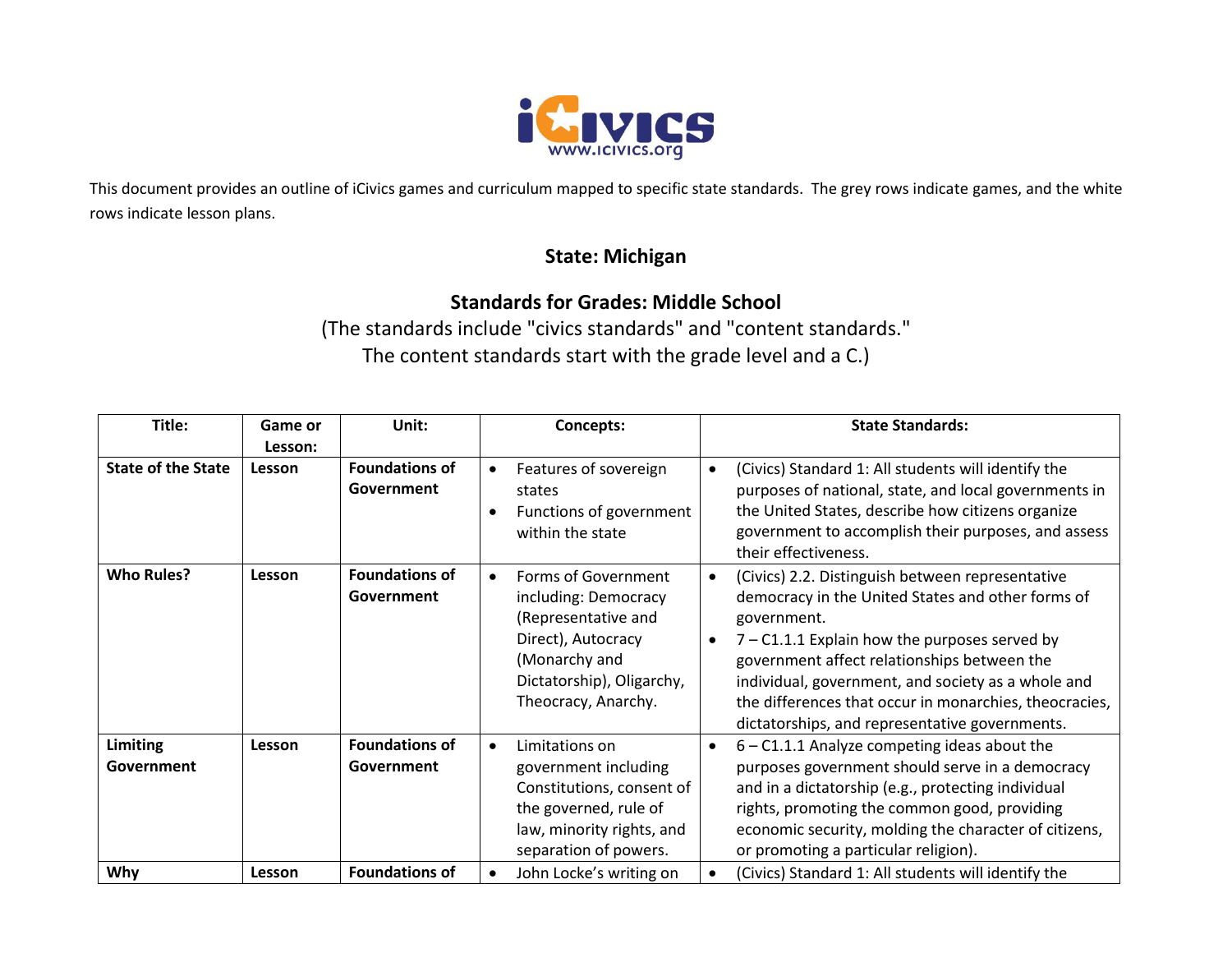| <b>Government?</b>                                                |        | <b>Government</b>                               | $\bullet$ | the purpose of<br>government<br>Natural rights (life,<br>liberty, property), state<br>of nature, and social<br>contract                                                                                                                                      |                                     | purposes of national, state, and local governments in<br>the United States, describe how citizens organize<br>government to accomplish their purposes, and assess<br>their effectiveness.                                                                                                                                                                                                                                                                                                                                                                                                                                                                                                                                                                                                                                                                                                                                                                                                           |
|-------------------------------------------------------------------|--------|-------------------------------------------------|-----------|--------------------------------------------------------------------------------------------------------------------------------------------------------------------------------------------------------------------------------------------------------------|-------------------------------------|-----------------------------------------------------------------------------------------------------------------------------------------------------------------------------------------------------------------------------------------------------------------------------------------------------------------------------------------------------------------------------------------------------------------------------------------------------------------------------------------------------------------------------------------------------------------------------------------------------------------------------------------------------------------------------------------------------------------------------------------------------------------------------------------------------------------------------------------------------------------------------------------------------------------------------------------------------------------------------------------------------|
| <b>Roots of</b><br><b>Democracy</b>                               | Lesson | <b>Foundations of</b><br>Government             | $\bullet$ | The key influences on<br>the founding fathers as<br>they developed a<br>democracy with key<br>principles such as<br>consent of the governed,<br>representative<br>government, rule of law,<br>individual rights, and<br>checks and balances.                 | $\bullet$<br>$\bullet$<br>$\bullet$ | (Civics) 2: All students will explain the meaning and<br>origin of the ideas, including the core democratic<br>values expressed in the Declaration of Independence,<br>the Constitution, and other foundational documents<br>of the United States.<br>(Civics) 2. 1. Identify the essential ideas expressed in<br>the Declaration of Independence and the origins of<br>those ideas, and explain how they set the foundation<br>for civic life, politics and government in the United<br>States.<br>8 - U3.3.7 Using important documents (e.g.,<br>Mayflower Compact, Iroquois Confederacy, Common<br>Sense, Declaration of Independence, Northwest<br>Ordinance, Federalist Papers), describe the historical<br>and philosophical origins of constitutional<br>government in the United States using the ideas of<br>social compact, limited government, natural rights,<br>right of revolution, separation of powers,<br>bicameralism, republicanism, and popular<br>participation in government. |
| From King to<br><b>Constitution: Get</b><br><b>Off Our Backs!</b> | Lesson | <b>Foundational</b><br>Lessons:<br>Constitution | $\bullet$ | <b>Experiences of American</b><br>colonists leading up to<br>the revolutionary war<br>and formation of a new<br>government<br>Major types of<br>government including<br>monarchy, anarchy,<br>direct democracy, and<br>representative<br>democracy; specific | $\bullet$<br>$\bullet$              | (Civics) Standard 1: All students will identify the<br>purposes of national, state, and local governments in<br>the United States, describe how citizens organize<br>government to accomplish their purposes, and assess<br>their effectiveness.<br>(Civics) 2.2. Distinguish between representative<br>democracy in the United States and other forms of<br>government.<br>$6 - C1.1.1$ Analyze competing ideas about the<br>purposes government should serve in a democracy<br>and in a dictatorship (e.g., protecting individual                                                                                                                                                                                                                                                                                                                                                                                                                                                                 |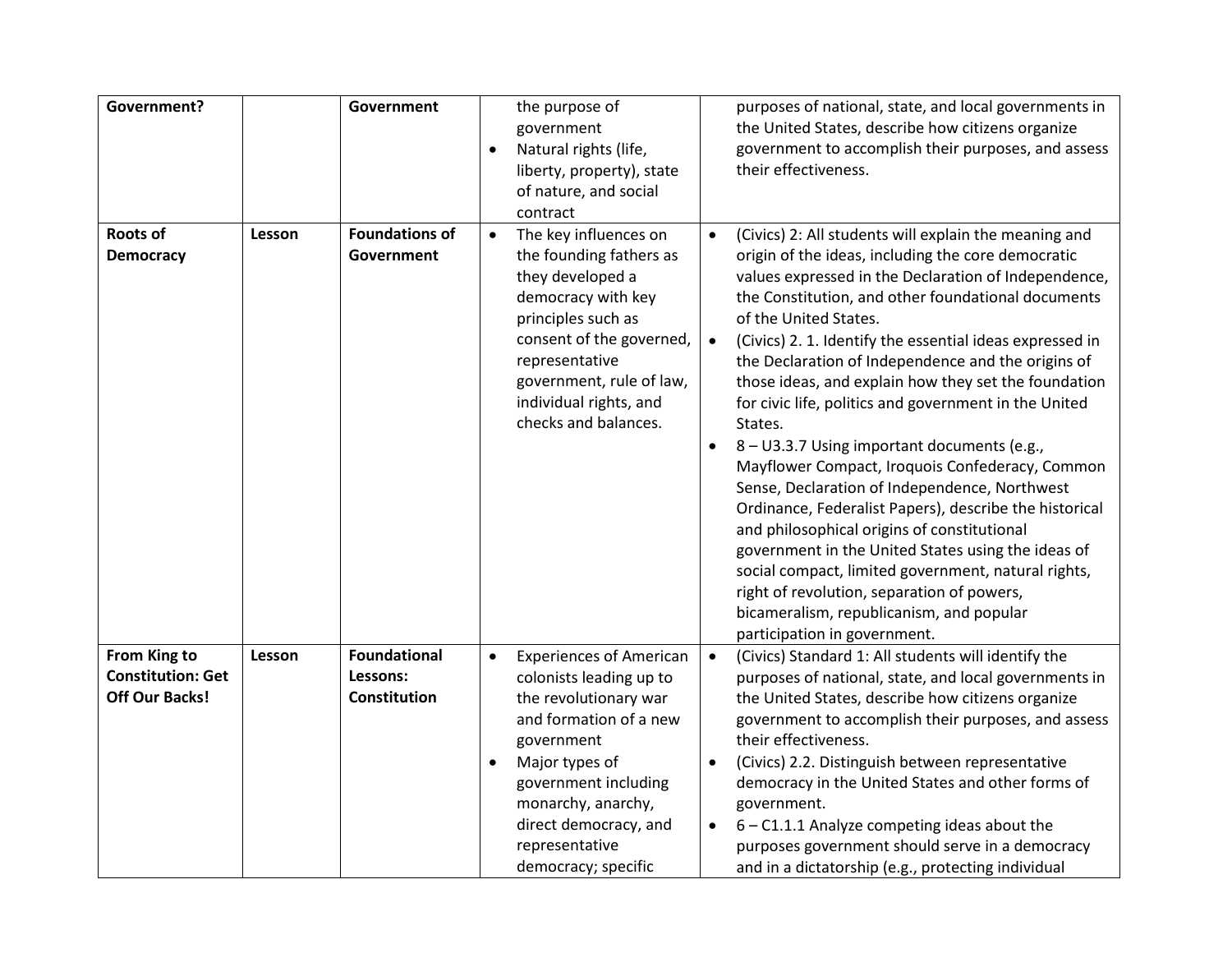|                                                |        |                                                 | benefits and drawbacks<br>of each of these forms of<br>government.                                                                                                                                                                                                                             |                                     | rights, promoting the common good, providing<br>economic security, molding the character of citizens,<br>or promoting a particular religion).<br>$7 - C1.1.1$ Explain how the purposes served by<br>government affect relationships between the<br>individual, government, and society as a whole and<br>the differences that occur in monarchies, theocracies,<br>dictatorships, and representative governments.                                                                                                                                                                                                                                                                                                                                                                                                                                                                                                                                                                                                                                                                                                                                                                                                                                                                                                                                                                                                                                                                                          |
|------------------------------------------------|--------|-------------------------------------------------|------------------------------------------------------------------------------------------------------------------------------------------------------------------------------------------------------------------------------------------------------------------------------------------------|-------------------------------------|------------------------------------------------------------------------------------------------------------------------------------------------------------------------------------------------------------------------------------------------------------------------------------------------------------------------------------------------------------------------------------------------------------------------------------------------------------------------------------------------------------------------------------------------------------------------------------------------------------------------------------------------------------------------------------------------------------------------------------------------------------------------------------------------------------------------------------------------------------------------------------------------------------------------------------------------------------------------------------------------------------------------------------------------------------------------------------------------------------------------------------------------------------------------------------------------------------------------------------------------------------------------------------------------------------------------------------------------------------------------------------------------------------------------------------------------------------------------------------------------------------|
| <b>Wanted: A "Just</b><br>Right"<br>Government | Lesson | <b>Foundational</b><br>Lessons:<br>Constitution | Purpose and powers of<br>$\bullet$<br>government<br>Declaration of<br>$\bullet$<br>Independence<br>Articles of Confederation<br>$\bullet$<br>New Jersey and Virginia<br>$\bullet$<br>Plans<br>Purposes, structure and<br>$\bullet$<br>content of the<br>Constitution<br>Branches of government | $\bullet$<br>$\bullet$<br>$\bullet$ | (Civics) Standard 1: All students will identify the<br>purposes of national, state, and local governments in<br>the United States, describe how citizens organize<br>government to accomplish their purposes, and assess<br>their effectiveness.<br>(Civics) 1.1. Describe how the federal government in<br>the United States serves the purposes set forth in the<br>Preamble to the Constitution.<br>8 - U3.3.1 Explain the reasons for the adoption and<br>subsequent failure of the Articles of Confederation<br>(e.g., why its drafters created a weak central<br>government, challenges the nation faced under the<br>Articles, Shays' Rebellion, disputes over western<br>lands).<br>8 - U3.3.3 Describe the major issues debated at the<br>Constitutional Convention including the distribution<br>of political power, conduct of foreign affairs, rights of<br>individuals, rights of states, election of the executive,<br>and slavery as a regional and federal issue.<br>8 - U3.3.4 Explain how the new constitution resolved<br>(or compromised) the major issues including sharing,<br>separating, and checking of power among federal<br>government institutions, dual sovereignty (state-<br>federal power), rights of individuals, the Electoral<br>College, the Three-Fifths Compromise, and the Great<br>Compromise.<br>8 - U3.3.6 Explain how the Bill of Rights reflected the<br>concept of limited government, protections of basic<br>freedoms, and the fear of many Americans of a |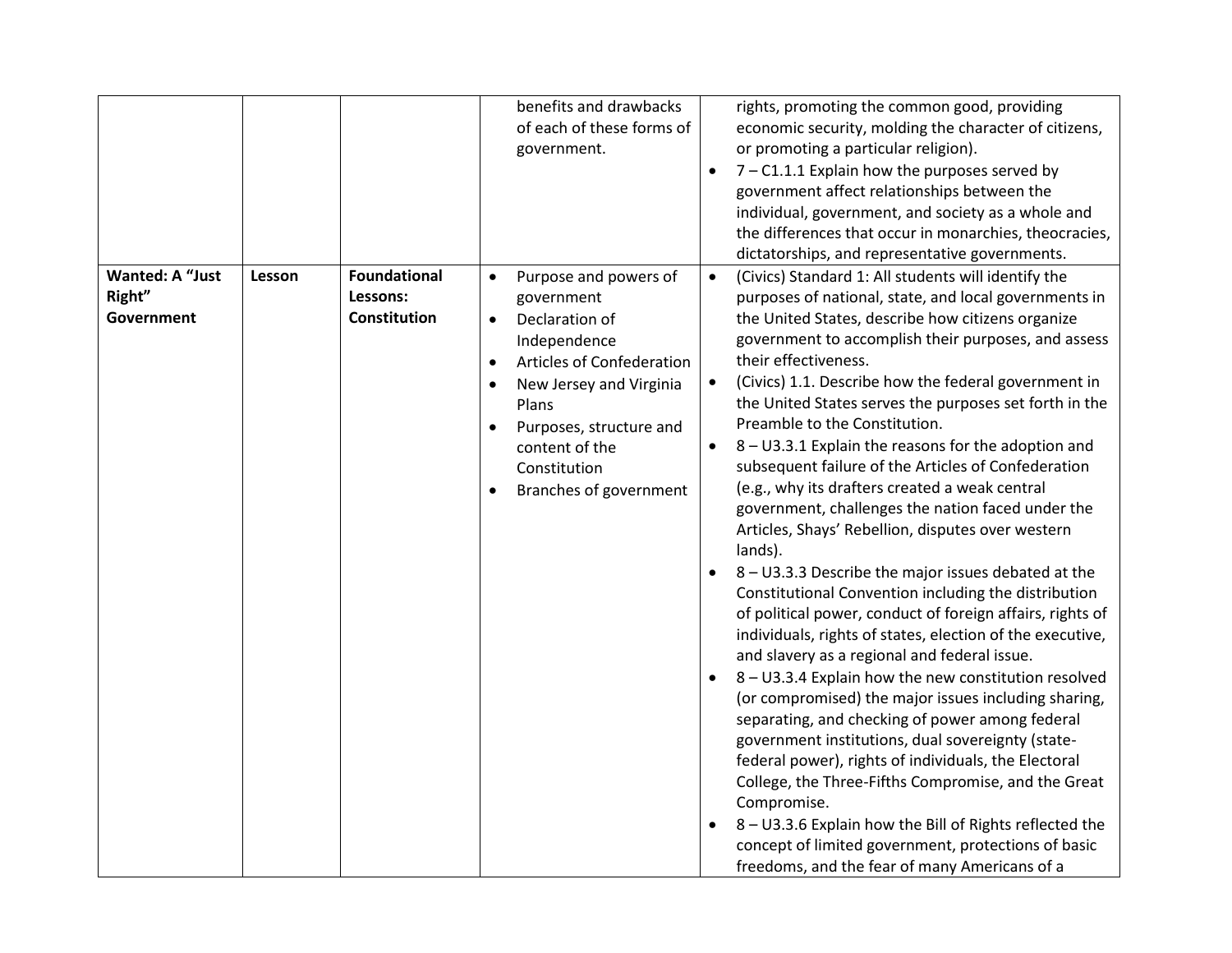|                                                                      |        |                                                        |                                                                                                                                                       | strong central government.                                                                                                                                                                                                                                                                                                                                                                                                                                                                                                                                                                                                                                                                                                                                                                                                                                                                                                                                                                                         |
|----------------------------------------------------------------------|--------|--------------------------------------------------------|-------------------------------------------------------------------------------------------------------------------------------------------------------|--------------------------------------------------------------------------------------------------------------------------------------------------------------------------------------------------------------------------------------------------------------------------------------------------------------------------------------------------------------------------------------------------------------------------------------------------------------------------------------------------------------------------------------------------------------------------------------------------------------------------------------------------------------------------------------------------------------------------------------------------------------------------------------------------------------------------------------------------------------------------------------------------------------------------------------------------------------------------------------------------------------------|
| <b>Bill of Rights: You</b><br><b>Mean I've Got</b><br><b>Rights?</b> | Lesson | <b>Foundational</b><br>Lessons:<br>Constitution        | Purpose, origin, and<br>$\bullet$<br>content of the Bill of<br>Rights and other<br>important Amendments<br>to the Constitution                        | (Civics) 2: All students will explain the meaning and<br>$\bullet$<br>origin of the ideas, including the core democratic<br>values expressed in the Declaration of Independence,<br>the Constitution, and other foundational documents<br>of the United States.<br>(Civics) 4.2. Explain how the Constitution is<br>$\bullet$<br>maintained as the supreme law of the land.<br>8 - U3.3.6 Explain how the Bill of Rights reflected the<br>$\bullet$<br>concept of limited government, protections of basic<br>freedoms, and the fear of many Americans of a<br>strong central government.<br>8 - U5.3.4 Analyze the intent and the effect of the<br>$\bullet$<br>Thirteenth, Fourteenth, and Fifteenth Amendments<br>to the Constitution.                                                                                                                                                                                                                                                                          |
| Do I Have A<br>Right?                                                | Game   | <b>Foundational</b><br>Lessons:<br><b>Constitution</b> | <b>Bill of Rights and later</b><br>$\bullet$<br>amendments<br>Role of courts in<br>$\bullet$<br>protecting individual<br>rights<br>Limited government | (Civics) 1.3. Explain how the rule of law protects<br>$\bullet$<br>individual rights and serves the common good.<br>(Civics) 3: All students will describe the political and<br>$\bullet$<br>legal processes created to make decisions, seek<br>consensus and resolve conflicts in a free society.<br>(Civics) 4: All students will explain how American<br>$\bullet$<br>governmental institutions, at the local, state, and<br>federal levels, provide for the limitation and sharing<br>of power and how the nation's political system<br>provides for the exercise of power.<br>(Civics) 4.2. Explain how the Constitution is<br>maintained as the supreme law of the land.<br>8 - U3.3.6 Explain how the Bill of Rights reflected the<br>concept of limited government, protections of basic<br>freedoms, and the fear of many Americans of a<br>strong central government.<br>8 - U5.3.4 Analyze the intent and the effect of the<br>Thirteenth, Fourteenth, and Fifteenth Amendments<br>to the Constitution. |
| Interpreting the                                                     | Lesson | <b>Foundational</b>                                    | <b>Bill of Rights</b><br>$\bullet$                                                                                                                    | (Civics) 1.3. Explain how the rule of law protects<br>$\bullet$                                                                                                                                                                                                                                                                                                                                                                                                                                                                                                                                                                                                                                                                                                                                                                                                                                                                                                                                                    |
| <b>Constitution:</b>                                                 |        | Lessons:                                               | Constitutional                                                                                                                                        | individual rights and serves the common good.                                                                                                                                                                                                                                                                                                                                                                                                                                                                                                                                                                                                                                                                                                                                                                                                                                                                                                                                                                      |
| <b>What Does That</b>                                                |        | Constitution                                           | interpretation                                                                                                                                        | (Civics) 3: All students will describe the political and<br>$\bullet$                                                                                                                                                                                                                                                                                                                                                                                                                                                                                                                                                                                                                                                                                                                                                                                                                                                                                                                                              |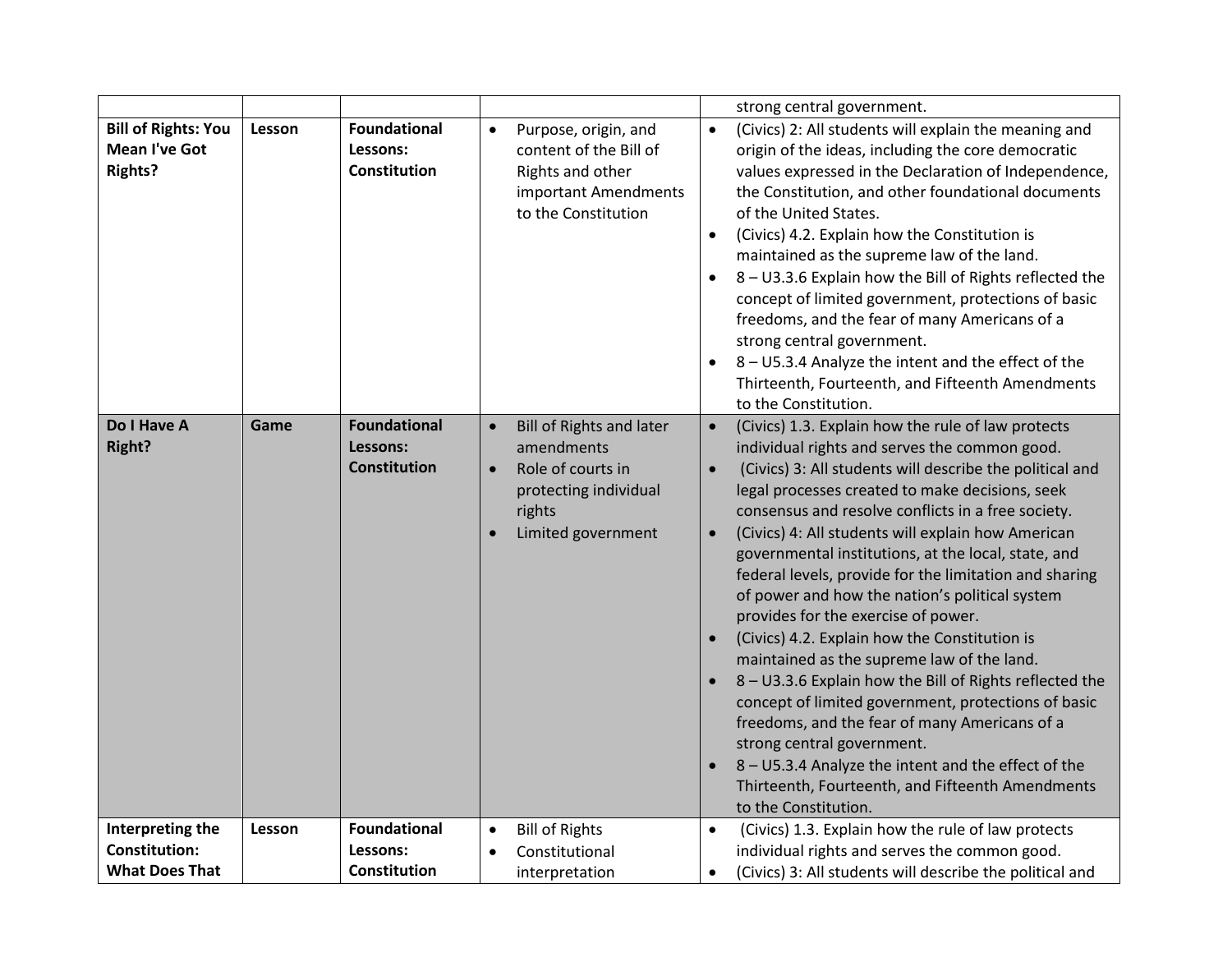| Mean?                                                       |        | (or Federal<br>Government:<br><b>Judicial Branch)</b>                                                                  |                        | Role of Supreme Court                                                                                                                                                                                                                                                                       | $\bullet$              | legal processes created to make decisions, seek<br>consensus and resolve conflicts in a free society.<br>(Civics) 4: All students will explain how American<br>governmental institutions, at the local, state, and<br>federal levels, provide for the limitation and sharing<br>of power and how the nation's political system<br>provides for the exercise of power.<br>(Civics) 4.2. Explain how the Constitution is<br>maintained as the supreme law of the land.<br>8 - U3.3.6 Explain how the Bill of Rights reflected the<br>concept of limited government, protections of basic<br>freedoms, and the fear of many Americans of a<br>strong central government.                                                                                                                                                                                                                                                                                                       |
|-------------------------------------------------------------|--------|------------------------------------------------------------------------------------------------------------------------|------------------------|---------------------------------------------------------------------------------------------------------------------------------------------------------------------------------------------------------------------------------------------------------------------------------------------|------------------------|-----------------------------------------------------------------------------------------------------------------------------------------------------------------------------------------------------------------------------------------------------------------------------------------------------------------------------------------------------------------------------------------------------------------------------------------------------------------------------------------------------------------------------------------------------------------------------------------------------------------------------------------------------------------------------------------------------------------------------------------------------------------------------------------------------------------------------------------------------------------------------------------------------------------------------------------------------------------------------|
| <b>Argument Wars</b>                                        | Game   | <b>Foundational</b><br>Lessons:<br><b>Constitution</b><br>(or Federal<br><b>Government:</b><br><b>Judicial Branch)</b> | $\bullet$<br>$\bullet$ | Landmark Supreme<br>Court cases: Brown v.<br><b>Board of Education, New</b><br>Jersey v. T.L.O., Gideon v.<br>Wainwright, Miranda v.<br>Arizona, Texas v.<br>Johnson<br>Types of supports for<br>effective legal<br>arguments: precedents,<br>constitutional excerpts,<br>facts, and ideas. | $\bullet$<br>$\bullet$ | (Civics) 1.3. Explain how the rule of law protects<br>individual rights and serves the common good.<br>(Civics) 3: All students will describe the political and<br>legal processes created to make decisions, seek<br>consensus and resolve conflicts in a free society.<br>(Civics) 4: All students will explain how American<br>governmental institutions, at the local, state, and<br>federal levels, provide for the limitation and sharing<br>of power and how the nation's political system<br>provides for the exercise of power.<br>(Civics) 4.2. Explain how the Constitution is<br>maintained as the supreme law of the land.<br>8 - U3.3.6 Explain how the Bill of Rights reflected the<br>concept of limited government, protections of basic<br>freedoms, and the fear of many Americans of a<br>strong central government.<br>8 - U5.3.4 Analyze the intent and the effect of the<br>Thirteenth, Fourteenth, and Fifteenth Amendments<br>to the Constitution. |
| <b>Separation of</b><br><b>Powers: What's</b><br>for Lunch? | Lesson | <b>The Federal</b><br>Government:<br><b>Three Branches</b>                                                             | $\bullet$<br>$\bullet$ | Executive, Legislative,<br>and Judicial Branches<br>Separation of Powers,<br><b>Checks and Balances</b>                                                                                                                                                                                     | $\bullet$              | (Civics) Standard 1: All students will identify the<br>purposes of national, state, and local governments in<br>the United States, describe how citizens organize<br>government to accomplish their purposes, and assess<br>their effectiveness.                                                                                                                                                                                                                                                                                                                                                                                                                                                                                                                                                                                                                                                                                                                            |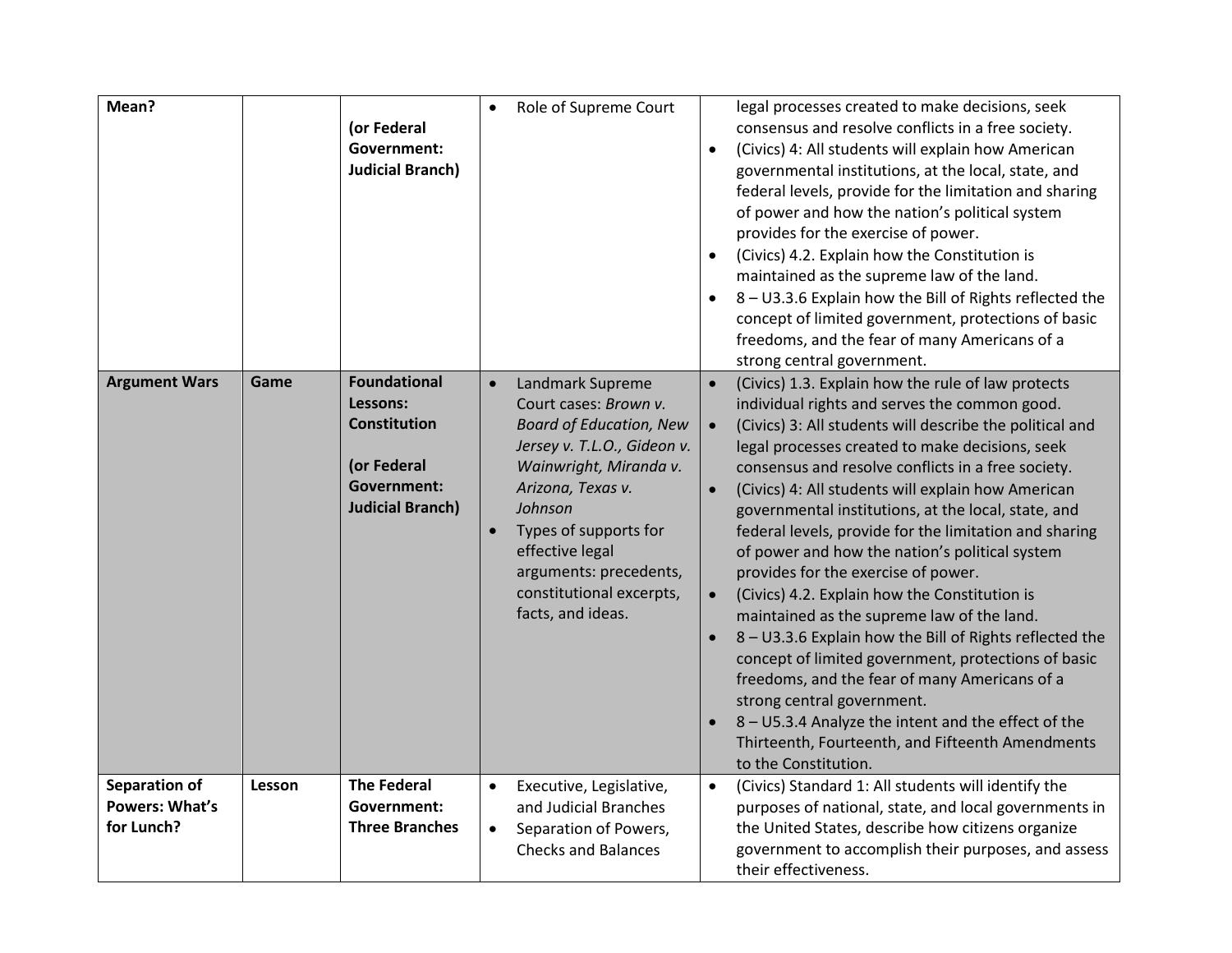|                                    |      |                                                            |                                                                                                                                                                                                                                                                                                                     | $\bullet$                           | (Civics) 2.3. Explain means for limiting the powers of<br>government established by the U.S. Constitution.<br>(Civics) 3: All students will describe the political and<br>legal processes created to make decisions, seek<br>consensus and resolve conflicts in a free society.<br>(Civics) 4: All students will explain how American<br>governmental institutions, at the local, state, and<br>federal levels, provide for the limitation and sharing<br>of power and how the nation's political system<br>provides for the exercise of power.                                                                                                                                                                                                                                                                                                                                                                                                                                                                                                                                                                                                                                                                                                                                                                                                                                                            |
|------------------------------------|------|------------------------------------------------------------|---------------------------------------------------------------------------------------------------------------------------------------------------------------------------------------------------------------------------------------------------------------------------------------------------------------------|-------------------------------------|------------------------------------------------------------------------------------------------------------------------------------------------------------------------------------------------------------------------------------------------------------------------------------------------------------------------------------------------------------------------------------------------------------------------------------------------------------------------------------------------------------------------------------------------------------------------------------------------------------------------------------------------------------------------------------------------------------------------------------------------------------------------------------------------------------------------------------------------------------------------------------------------------------------------------------------------------------------------------------------------------------------------------------------------------------------------------------------------------------------------------------------------------------------------------------------------------------------------------------------------------------------------------------------------------------------------------------------------------------------------------------------------------------|
| <b>Branches of</b><br><b>Power</b> | Game | <b>The Federal</b><br>Government:<br><b>Three Branches</b> | Powers and<br>$\bullet$<br>responsibilities of each<br>branch of government<br>Interaction among the<br>$\bullet$<br>three branches and<br>checks on each other's<br>power<br>How a bill becomes a<br>$\bullet$<br>law<br>How citizens influence<br>the lawmaking process<br>Current public policy<br><i>issues</i> | $\bullet$<br>$\bullet$<br>$\bullet$ | (Civics) Standard 1: All students will identify the<br>purposes of national, state, and local governments in<br>the United States, describe how citizens organize<br>government to accomplish their purposes, and assess<br>their effectiveness.<br>(Civics) 2.3. Explain means for limiting the powers of<br>government established by the U.S. Constitution.<br>(Civics) 3: All students will describe the political and<br>legal processes created to make decisions, seek<br>consensus and resolve conflicts in a free society.<br>(Civics) 4: All students will explain how American<br>governmental institutions, at the local, state, and<br>federal levels, provide for the limitation and sharing<br>of power and how the nation's political system<br>provides for the exercise of power.<br>6 and 8 - P4.2.1 Demonstrate knowledge of how,<br>when, and where individuals would plan and conduct<br>activities intended to advance views in matters of<br>public policy, report the results, and evaluate<br>effectiveness. (P4 refers to "Citizen Involvement"<br>within the "Social Studies Knowledge, Processes, and<br>Skills" standards.)<br>6 and 8 - P4.2.2 Engage in activities intended to<br>contribute to solving a national or international<br>problem studied. (P4 refers to "Citizen Involvement"<br>within the "Social Studies Knowledge, Processes, and<br>Skills" standards.) |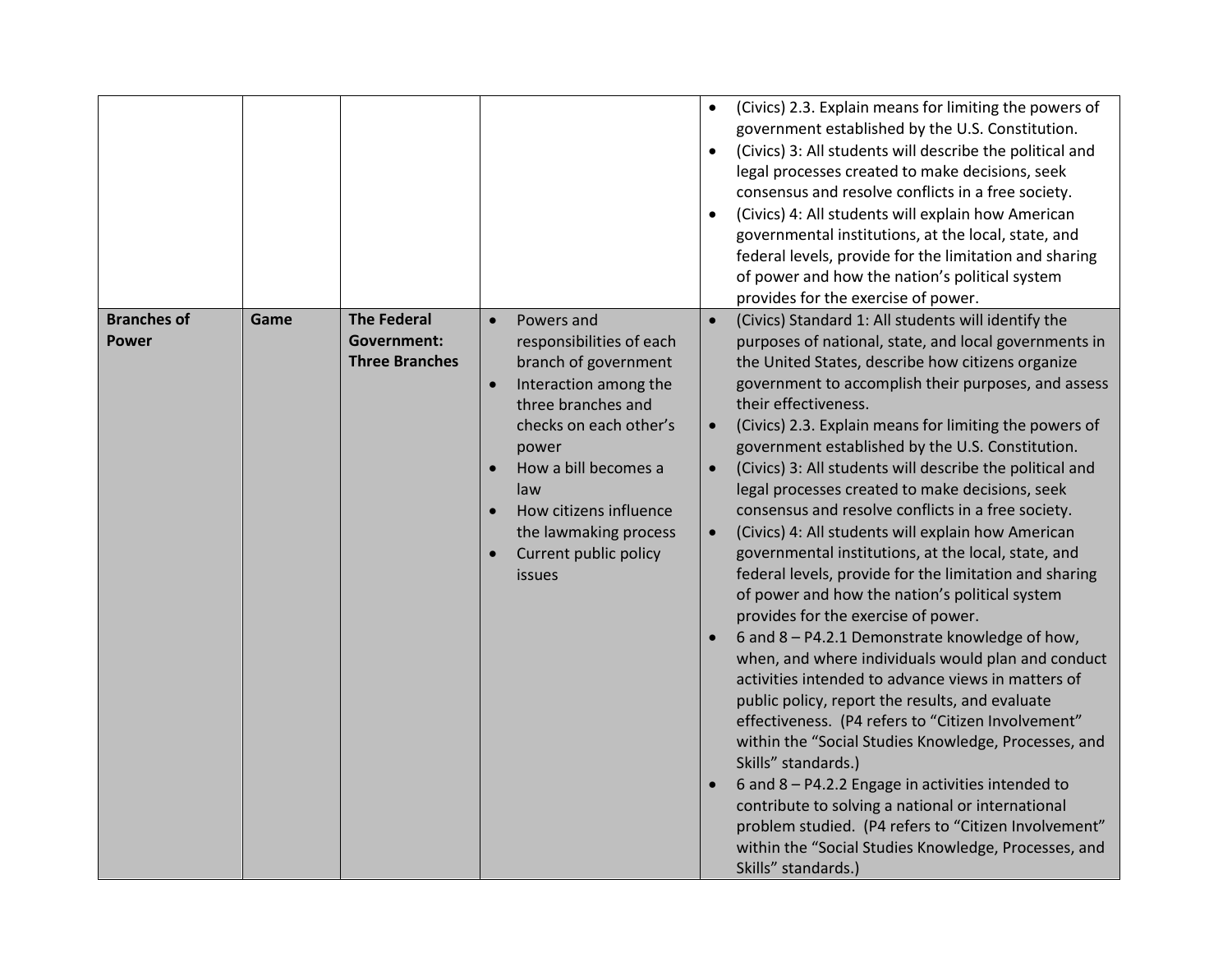| <b>The Fourth</b>   | Lesson | <b>The Federal</b>    | $\bullet$ | Three branches             |           | (Civics) Standard 1: All students will identify the      |
|---------------------|--------|-----------------------|-----------|----------------------------|-----------|----------------------------------------------------------|
| <b>Branch: You!</b> |        | Government:           | $\bullet$ | Functions of each branch   |           | purposes of national, state, and local governments in    |
|                     |        | <b>Three Branches</b> | $\bullet$ | Roles of elected officials |           | the United States, describe how citizens organize        |
|                     |        |                       | $\bullet$ | Citizen impact on and      |           | government to accomplish their purposes, and assess      |
|                     |        |                       |           | communication with         |           | their effectiveness.                                     |
|                     |        |                       |           | elected officials          | $\bullet$ | (Civics) 3: All students will describe the political and |
|                     |        |                       |           |                            |           | legal processes created to make decisions, seek          |
|                     |        |                       |           |                            |           | consensus and resolve conflicts in a free society.       |
|                     |        |                       |           |                            |           | (Civics) 4: All students will explain how American       |
|                     |        |                       |           |                            |           | governmental institutions, at the local, state, and      |
|                     |        |                       |           |                            |           | federal levels, provide for the limitation and sharing   |
|                     |        |                       |           |                            |           | of power and how the nation's political system           |
|                     |        |                       |           |                            |           | provides for the exercise of power.                      |
|                     |        |                       |           |                            |           | 6 and 8 - P4.2.1 Demonstrate knowledge of how,           |
|                     |        |                       |           |                            |           | when, and where individuals would plan and conduct       |
|                     |        |                       |           |                            |           | activities intended to advance views in matters of       |
|                     |        |                       |           |                            |           | public policy, report the results, and evaluate          |
|                     |        |                       |           |                            |           | effectiveness. (P4 refers to "Citizen Involvement"       |
|                     |        |                       |           |                            |           | within the "Social Studies Knowledge, Processes, and     |
|                     |        |                       |           |                            |           | Skills" standards.)                                      |
|                     |        |                       |           |                            |           | 6 and 8 - P4.2.2 Engage in activities intended to        |
|                     |        |                       |           |                            |           | contribute to solving a national or international        |
|                     |        |                       |           |                            |           | problem studied. (P4 refers to "Citizen Involvement"     |
|                     |        |                       |           |                            |           | within the "Social Studies Knowledge, Processes, and     |
|                     |        |                       |           |                            |           | Skills" standards.)                                      |
| Why do we have      | Lesson | <b>The Federal</b>    | $\bullet$ | Why there is a House of    | $\bullet$ | (Civics) Standard 1: All students will identify the      |
| a House and         |        | <b>Government:</b>    |           | Representatives and a      |           | purposes of national, state, and local governments in    |
| Senate anyway?      |        | Legislative           |           | Senate                     |           | the United States, describe how citizens organize        |
|                     |        | <b>Branch</b>         | $\bullet$ | Creating laws requires     |           | government to accomplish their purposes, and assess      |
|                     |        |                       |           | compromise                 |           | their effectiveness.                                     |
|                     |        |                       |           |                            |           | (Civics) 2.3. Explain means for limiting the powers of   |
|                     |        |                       |           |                            |           | government established by the U.S. Constitution.         |
|                     |        |                       |           |                            |           | (Civics) 3: All students will describe the political and |
|                     |        |                       |           |                            |           | legal processes created to make decisions, seek          |
|                     |        |                       |           |                            |           | consensus and resolve conflicts in a free society.       |
|                     |        |                       |           |                            |           | (Civics) 4: All students will explain how American       |
|                     |        |                       |           |                            |           | governmental institutions, at the local, state, and      |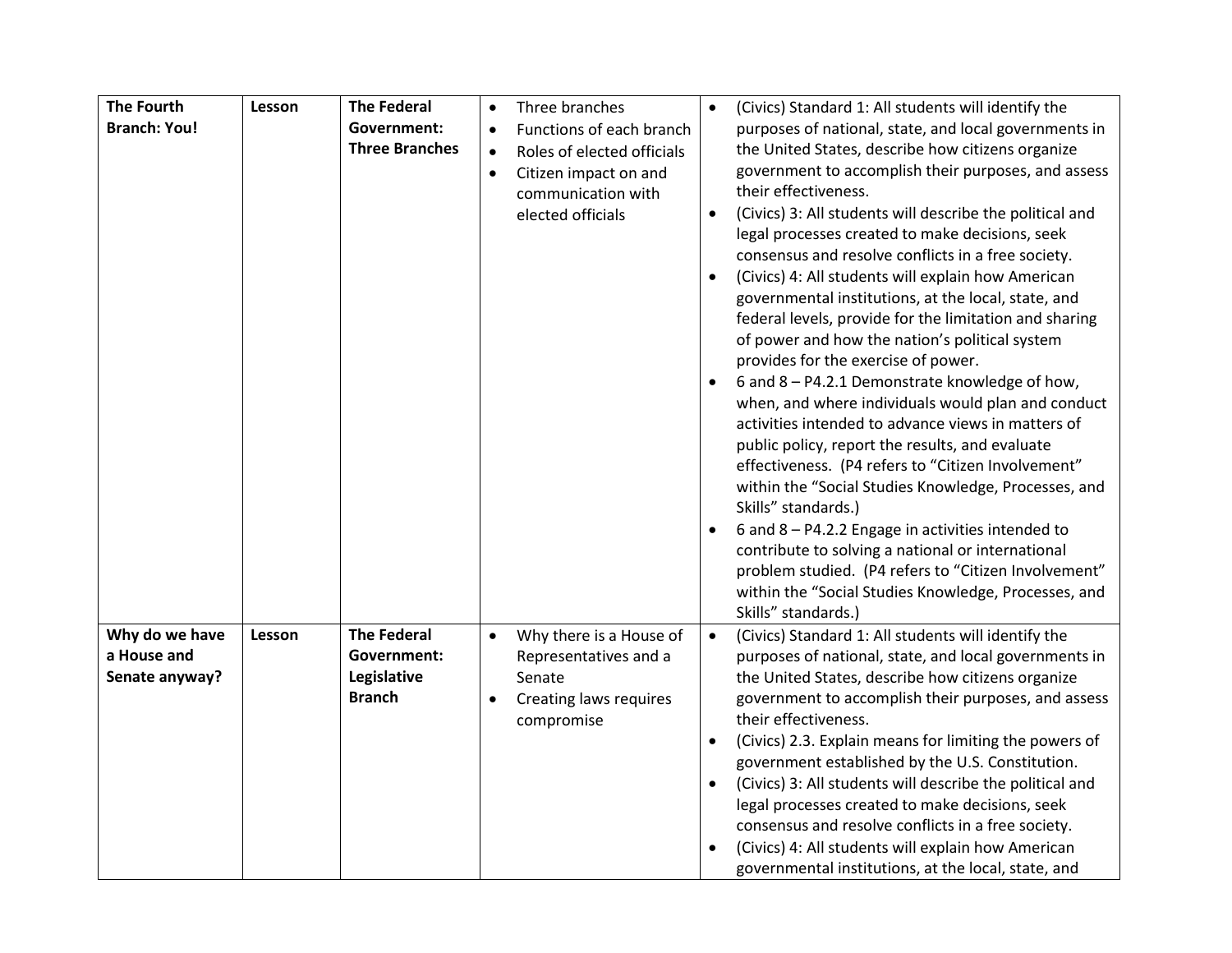|                     |                  |                    |           |                             |           | federal levels, provide for the limitation and sharing                                                     |
|---------------------|------------------|--------------------|-----------|-----------------------------|-----------|------------------------------------------------------------------------------------------------------------|
|                     |                  |                    |           |                             |           | of power and how the nation's political system                                                             |
| <b>LawCraft</b>     | Game             | <b>The Federal</b> | $\bullet$ | Role of legislator          | $\bullet$ | provides for the exercise of power.<br>(Civics) Standard 1: All students will identify the                 |
|                     |                  | Government:        |           | responding to               |           | purposes of national, state, and local governments in                                                      |
|                     |                  | Legislative        |           | constituents                |           | the United States, describe how citizens organize                                                          |
|                     |                  | <b>Branch</b>      |           | Role of constituents        |           | government to accomplish their purposes, and assess                                                        |
|                     |                  |                    |           | expressing their views      |           | their effectiveness.                                                                                       |
|                     |                  |                    |           | How a bill becomes a<br>law | $\bullet$ | (Civics) 2.3. Explain means for limiting the powers of<br>government established by the U.S. Constitution. |
|                     |                  |                    |           | Political parties           | $\bullet$ | (Civics) 3: All students will describe the political and                                                   |
|                     |                  |                    |           |                             |           | legal processes created to make decisions, seek                                                            |
|                     |                  |                    |           |                             |           | consensus and resolve conflicts in a free society.<br>(Civics) 4: All students will explain how American   |
|                     |                  |                    |           |                             |           | governmental institutions, at the local, state, and                                                        |
|                     |                  |                    |           |                             |           | federal levels, provide for the limitation and sharing                                                     |
|                     |                  |                    |           |                             |           | of power and how the nation's political system                                                             |
|                     |                  |                    |           |                             |           | provides for the exercise of power.                                                                        |
|                     |                  |                    |           |                             |           | 6 and 8 - P4.2.1 Demonstrate knowledge of how,<br>when, and where individuals would plan and conduct       |
|                     |                  |                    |           |                             |           | activities intended to advance views in matters of                                                         |
|                     |                  |                    |           |                             |           | public policy, report the results, and evaluate                                                            |
|                     |                  |                    |           |                             |           | effectiveness. (P4 refers to "Citizen Involvement"                                                         |
|                     |                  |                    |           |                             |           | within the "Social Studies Knowledge, Processes, and<br>Skills" standards.)                                |
|                     |                  |                    |           |                             |           | 6 and 8 - P4.2.2 Engage in activities intended to                                                          |
|                     |                  |                    |           |                             |           | contribute to solving a national or international                                                          |
|                     |                  |                    |           |                             |           | problem studied. (P4 refers to "Citizen Involvement"                                                       |
|                     |                  |                    |           |                             |           | within the "Social Studies Knowledge, Processes, and                                                       |
| <b>Represent Me</b> | <b>Mini-Game</b> | <b>The Federal</b> | $\bullet$ | Role of legislator          | $\bullet$ | Skills" standards.)<br>(Civics) Standard 1: All students will identify the                                 |
|                     |                  | Government:        |           | responding to               |           | purposes of national, state, and local governments in                                                      |
|                     |                  | Legislative        |           | constituents                |           | the United States, describe how citizens organize                                                          |
|                     |                  | <b>Branch</b>      |           |                             |           | government to accomplish their purposes, and assess                                                        |
|                     |                  |                    |           |                             |           | their effectiveness.                                                                                       |
|                     |                  |                    |           |                             |           | (Civics) 2.3. Explain means for limiting the powers of                                                     |
|                     |                  |                    |           |                             |           | government established by the U.S. Constitution.                                                           |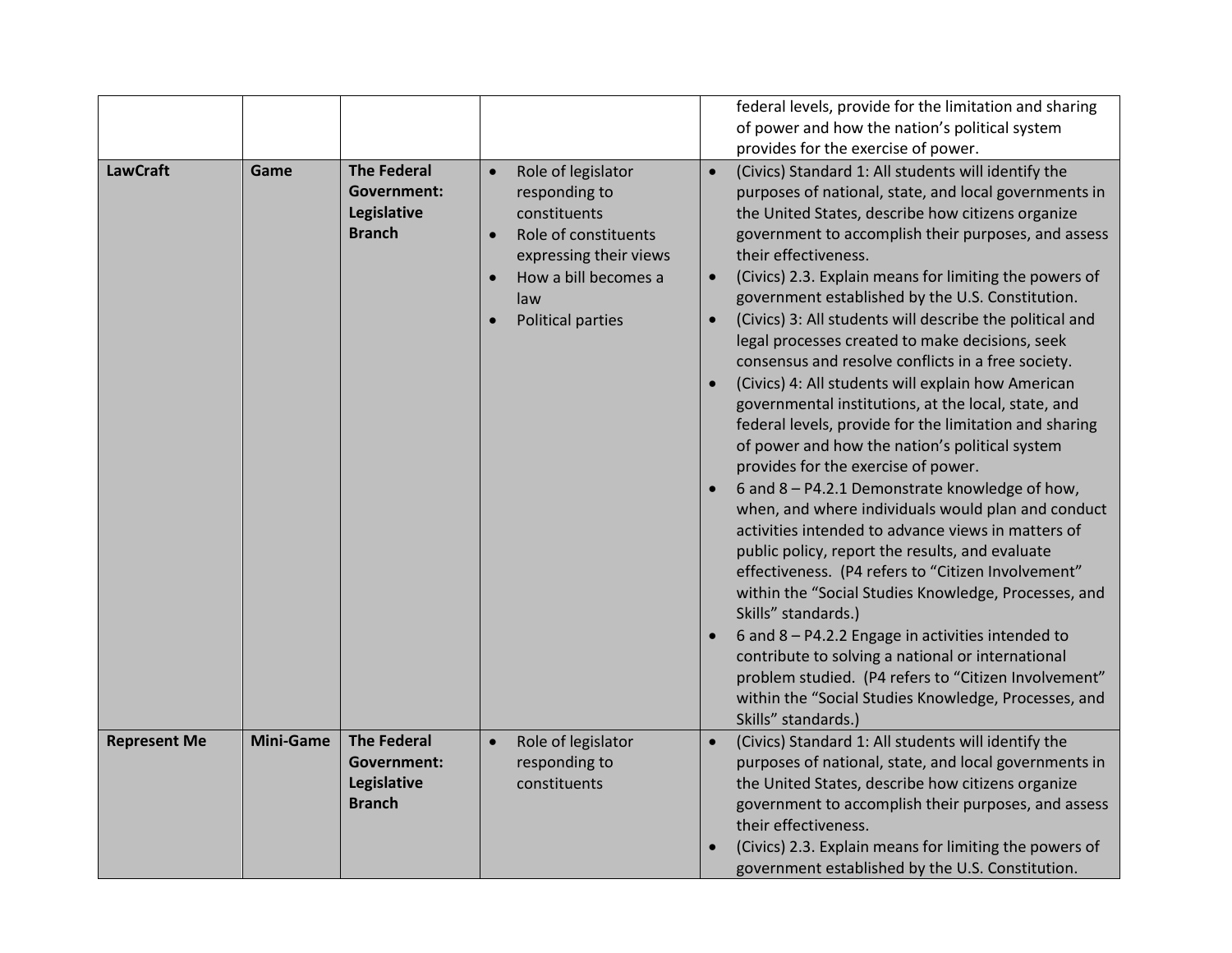|                                                     |        |                                                                   |                                     |                                                                                                                                                                                                                                      |                                     | (Civics) 3: All students will describe the political and<br>legal processes created to make decisions, seek<br>consensus and resolve conflicts in a free society.<br>(Civics) 4: All students will explain how American<br>governmental institutions, at the local, state, and<br>federal levels, provide for the limitation and sharing<br>of power and how the nation's political system<br>provides for the exercise of power.                                                                                                                                                                                                                                                                                                                                                                                                                                                                                                                                                                                                                                                                                                       |
|-----------------------------------------------------|--------|-------------------------------------------------------------------|-------------------------------------|--------------------------------------------------------------------------------------------------------------------------------------------------------------------------------------------------------------------------------------|-------------------------------------|-----------------------------------------------------------------------------------------------------------------------------------------------------------------------------------------------------------------------------------------------------------------------------------------------------------------------------------------------------------------------------------------------------------------------------------------------------------------------------------------------------------------------------------------------------------------------------------------------------------------------------------------------------------------------------------------------------------------------------------------------------------------------------------------------------------------------------------------------------------------------------------------------------------------------------------------------------------------------------------------------------------------------------------------------------------------------------------------------------------------------------------------|
| Voting in<br><b>Congress: Just</b><br>Yes or No?    | Lesson | <b>The Federal</b><br>Government:<br>Legislative<br><b>Branch</b> | $\bullet$<br>$\bullet$<br>$\bullet$ | <b>Limited Government</b><br><b>Constitutional Powers:</b><br>expressed, implied, and<br>prohibited<br><b>Factors Congress</b><br>considers when voting:<br>the Constitution,<br>personal views, political<br>party and constituents | $\bullet$<br>$\bullet$<br>$\bullet$ | (Civics) 1.1. Describe how the federal government in<br>the United States serves the purposes set forth in the<br>Preamble to the Constitution.<br>(Civics) 2: All students will explain the meaning and<br>origin of the ideas, including the core democratic<br>values expressed in the Declaration of Independence,<br>the Constitution, and other foundational documents<br>of the United States.<br>(Civics) 2.2. Describe provisions of the U.S.<br>Constitution which delegate to government the<br>powers necessary to fulfill the purposes for which it<br>was established.<br>(Civics) 2.3. Explain means for limiting the powers of<br>government established by the U.S. Constitution.<br>(Civics) 3: All students will describe the political and<br>legal processes created to make decisions, seek<br>consensus and resolve conflicts in a free society.<br>(Civics) 4: All students will explain how American<br>governmental institutions, at the local, state, and<br>federal levels, provide for the limitation and sharing<br>of power and how the nation's political system<br>provides for the exercise of power. |
| For the President,<br>All in a Day's<br><b>Work</b> | Lesson | <b>The Federal</b><br>Government:<br><b>Executive Branch</b>      | $\bullet$<br>$\bullet$<br>$\bullet$ | <b>Presidential Powers</b><br><b>Executive Branch powers</b><br>in the Constitution<br>Structure of the<br><b>Executive Branch</b>                                                                                                   | $\bullet$                           | (Civics) 2: All students will explain the meaning and<br>origin of the ideas, including the core democratic<br>values expressed in the Declaration of Independence,<br>the Constitution, and other foundational documents<br>of the United States.<br>(Civics) 2.2. Describe provisions of the U.S.<br>Constitution which delegate to government the                                                                                                                                                                                                                                                                                                                                                                                                                                                                                                                                                                                                                                                                                                                                                                                    |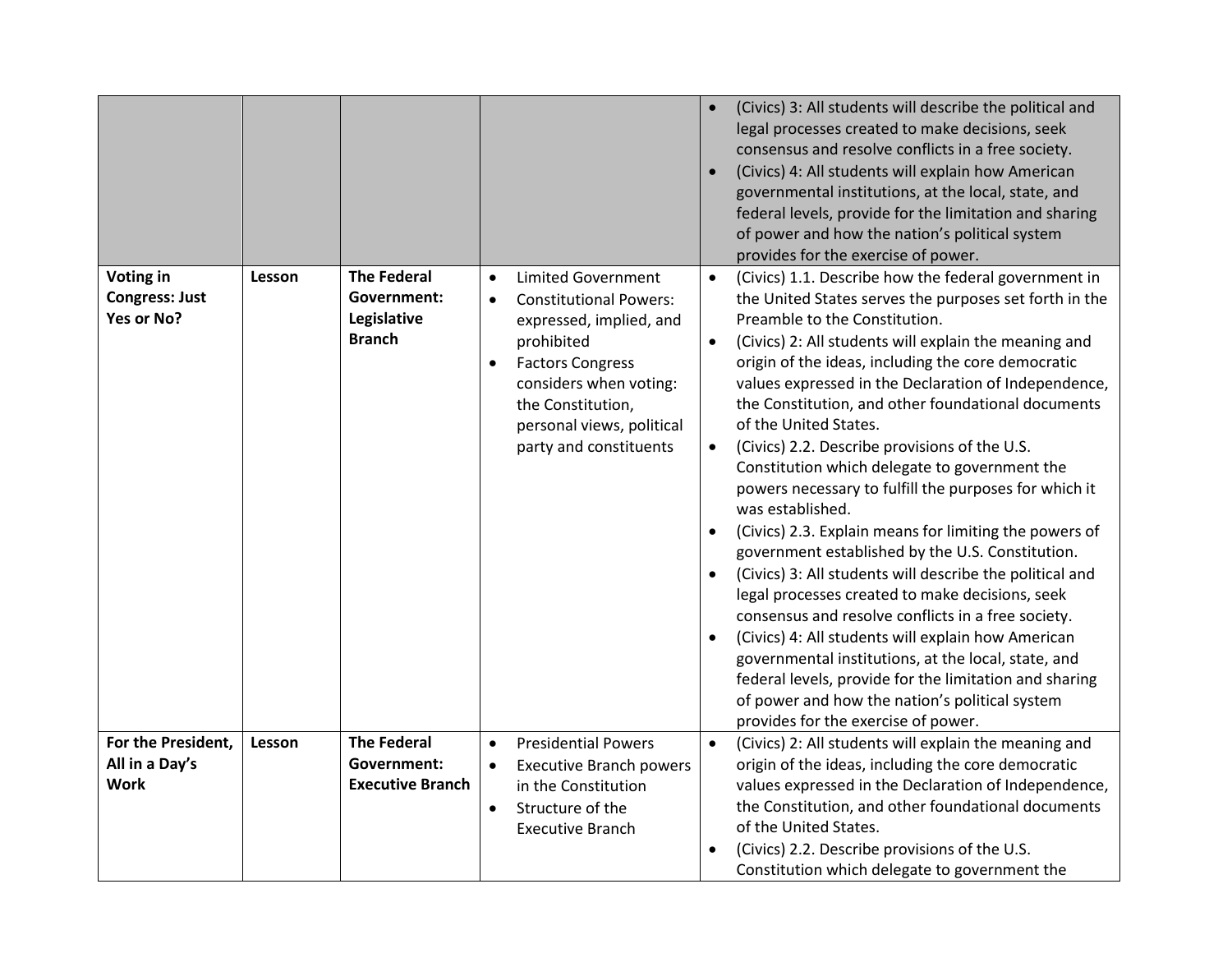|                                                                                     |        |                                                              |                                     |                                                                                                                                                                                                                                           | $\bullet$                           | powers necessary to fulfill the purposes for which it<br>was established.<br>(Civics) 4: All students will explain how American<br>governmental institutions, at the local, state, and<br>federal levels, provide for the limitation and sharing<br>of power and how the nation's political system<br>provides for the exercise of power.                                                                                                                                                                                                                                                                                                                                                                                                          |
|-------------------------------------------------------------------------------------|--------|--------------------------------------------------------------|-------------------------------------|-------------------------------------------------------------------------------------------------------------------------------------------------------------------------------------------------------------------------------------------|-------------------------------------|----------------------------------------------------------------------------------------------------------------------------------------------------------------------------------------------------------------------------------------------------------------------------------------------------------------------------------------------------------------------------------------------------------------------------------------------------------------------------------------------------------------------------------------------------------------------------------------------------------------------------------------------------------------------------------------------------------------------------------------------------|
| <b>Executive</b><br><b>Command</b>                                                  | Game   | <b>The Federal</b><br>Government:<br><b>Executive Branch</b> | $\bullet$<br>$\bullet$<br>$\bullet$ | <b>Executing federal laws</b><br>Powers of the President:<br>agenda setting, signing<br>and vetoing laws<br>Roles of the President:<br>commander in chief,<br>appointing cabinet<br>officials, face of U.S. in<br>international diplomacy | $\bullet$<br>$\bullet$              | (Civics) 4: All students will explain how American<br>governmental institutions, at the local, state, and<br>federal levels, provide for the limitation and sharing<br>of power and how the nation's political system<br>provides for the exercise of power.<br>(Civics) 5.2. Describe means used by the United<br>States to resolve international conflicts.                                                                                                                                                                                                                                                                                                                                                                                      |
| <b>Executive Roles:</b><br><b>Money Doesn't</b><br><b>Grow on Trees?</b>            | Lesson | <b>The Federal</b><br>Government:<br><b>Executive Branch</b> | $\bullet$<br>$\bullet$              | How does the executive<br>branch affect people's<br>lives?<br>Federal agencies<br>carrying out laws                                                                                                                                       | $\bullet$<br>$\bullet$              | (Civics) 2.3. Explain means for limiting the powers of<br>government established by the U.S. Constitution.<br>(Civics) 4: All students will explain how American<br>governmental institutions, at the local, state, and<br>federal levels, provide for the limitation and sharing<br>of power and how the nation's political system<br>provides for the exercise of power.                                                                                                                                                                                                                                                                                                                                                                         |
| <b>Foreign Policy:</b><br>War & Peace and<br><b>Everything In</b><br><b>Between</b> | Lesson | <b>The Federal</b><br>Government:<br><b>Executive Branch</b> | $\bullet$<br>$\bullet$              | Foreign policy v.<br>domestic policy<br>Role of executive branch<br>in foreign policy                                                                                                                                                     | $\bullet$<br>$\bullet$<br>$\bullet$ | (Civics) 2.3. Explain means for limiting the powers of<br>government established by the U.S. Constitution.<br>(Civics) 4: All students will explain how American<br>governmental institutions, at the local, state, and<br>federal levels, provide for the limitation and sharing<br>of power and how the nation's political system<br>provides for the exercise of power.<br>(Civics) 5: All students will understand how the world<br>is organized politically, the formation of American<br>foreign policy and the roles the United States plays in<br>the international arena.<br>(Civics) 5. 1. Describe the purposes and functions of<br>major international, governmental organizations.<br>(Civics) 5.2. Describe means used by the United |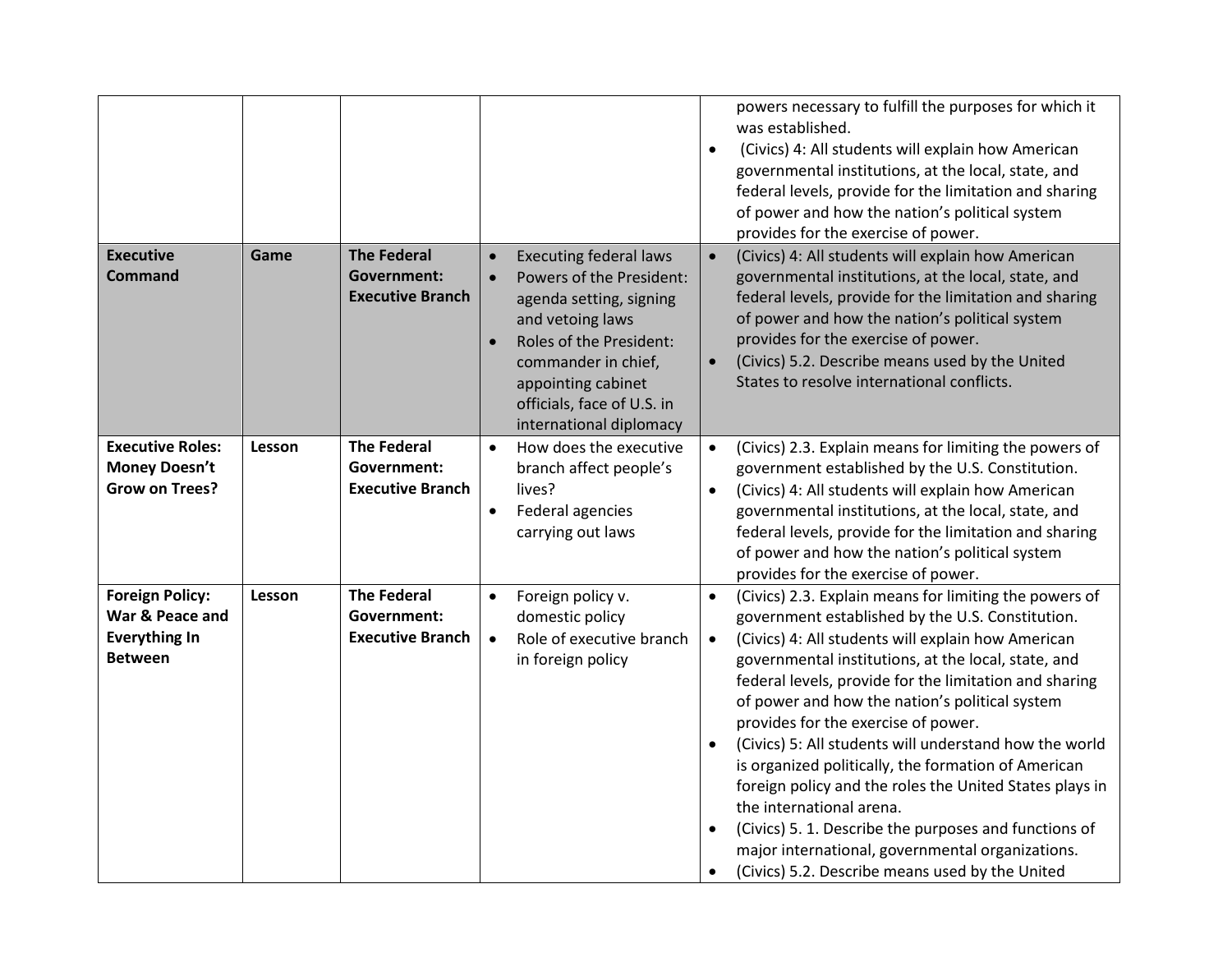|                                       |        |                                                                    |                                                                                                                                                                                                                                                                                                  | $\bullet$<br>$\bullet$                           | States to resolve international conflicts.<br>$6 - C4.3.3$ Give examples of how countries work<br>together for mutual benefits through international<br>organizations (e.g. North American Free Trade<br>Agreement (NAFTA), Organization of American States<br>(OAS), United Nations (UN)).<br>7 - C4.3.3 Explain why governments belong to<br>different types of international and regional<br>organizations (e.g., United Nations (UN), North<br>Atlantic Treaty Organization (NATO), Organization of<br>the Petroleum Exporting Countries (OPEC), European<br>Union (EU), and African Union (AU), G-8 countries<br>(leading economic/political)). |
|---------------------------------------|--------|--------------------------------------------------------------------|--------------------------------------------------------------------------------------------------------------------------------------------------------------------------------------------------------------------------------------------------------------------------------------------------|--------------------------------------------------|------------------------------------------------------------------------------------------------------------------------------------------------------------------------------------------------------------------------------------------------------------------------------------------------------------------------------------------------------------------------------------------------------------------------------------------------------------------------------------------------------------------------------------------------------------------------------------------------------------------------------------------------------|
| <b>Judicial Branch in</b><br>a Flash! | Lesson | <b>The Federal</b><br>Government:<br><b>Judicial Branch</b>        | Judicial system<br>$\bullet$<br>Federal and state judicial<br>$\bullet$<br>systems<br>Civil and criminal cases<br>$\bullet$<br>Trial court<br>$\bullet$<br>Courts of appeals<br>$\bullet$<br>Supreme courts<br>$\bullet$<br>U.S. circuit courts of<br>appeals<br>U.S. Supreme Court<br>$\bullet$ | $\bullet$<br>$\bullet$<br>$\bullet$<br>$\bullet$ | (Civics) 3: All students will describe the political and<br>legal processes created to make decisions, seek<br>consensus and resolve conflicts in a free society.<br>(Civics) 3.1. Distinguish between civil and criminal<br>procedure.<br>(Civics) 4: All students will explain how American<br>governmental institutions, at the local, state, and<br>federal levels, provide for the limitation and sharing<br>of power and how the nation's political system<br>provides for the exercise of power.<br>(Civics) 4.2. Explain how the Constitution is<br>maintained as the supreme law of the land.                                               |
| <b>Court Quest</b>                    | Game   | <b>The Federal</b><br><b>Government:</b><br><b>Judicial Branch</b> | Structure of the state<br>$\bullet$<br>and federal court<br>systems as they relate<br>to specific cases<br>Jurisdiction of state and<br>$\bullet$<br>federal courts<br>Trial courts and courts<br>of appeals<br>The unique role of the<br><b>Supreme Court</b>                                   | $\bullet$<br>$\bullet$<br>$\bullet$<br>$\bullet$ | (Civics) 1.3. Explain how the rule of law protects<br>individual rights and serves the common good.<br>(Civics) 3: All students will describe the political and<br>legal processes created to make decisions, seek<br>consensus and resolve conflicts in a free society.<br>(Civics) 3.1. Distinguish between civil and criminal<br>procedure.<br>(Civics) 4: All students will explain how American<br>governmental institutions, at the local, state, and<br>federal levels, provide for the limitation and sharing<br>of power and how the nation's political system<br>provides for the exercise of power.                                       |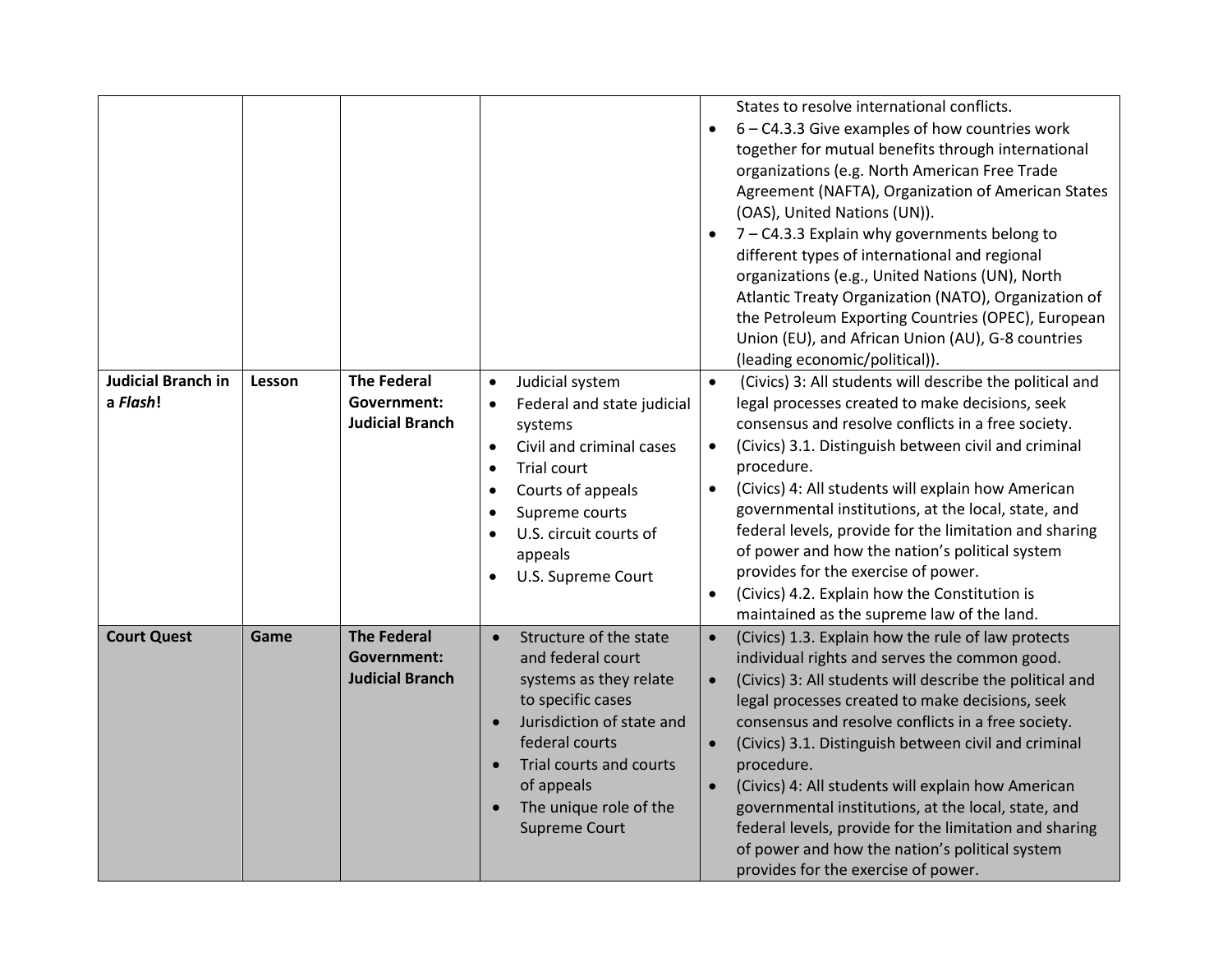| <b>Judicial Deep</b><br><b>Dive</b>                                   | Lesson | <b>The Federal</b><br>Government:<br><b>Judicial Branch</b>        | State vs. federal courts<br>$\bullet$<br>Levels of courts<br>$\bullet$                                                                                      | (Civics) 1.3. Explain how the rule of law protects<br>$\bullet$<br>individual rights and serves the common good.<br>(Civics) 3: All students will describe the political and<br>$\bullet$<br>legal processes created to make decisions, seek<br>consensus and resolve conflicts in a free society.<br>(Civics) 4: All students will explain how American<br>$\bullet$<br>governmental institutions, at the local, state, and<br>federal levels, provide for the limitation and sharing<br>of power and how the nation's political system<br>provides for the exercise of power. |
|-----------------------------------------------------------------------|--------|--------------------------------------------------------------------|-------------------------------------------------------------------------------------------------------------------------------------------------------------|---------------------------------------------------------------------------------------------------------------------------------------------------------------------------------------------------------------------------------------------------------------------------------------------------------------------------------------------------------------------------------------------------------------------------------------------------------------------------------------------------------------------------------------------------------------------------------|
| <b>What Courts Do:</b><br>James Bond in a<br>Honda?                   | Lesson | <b>The Federal</b><br>Government:<br><b>Judicial Branch</b>        | Rule of law<br>$\bullet$<br>The judicial process<br>$\bullet$<br>Evidence<br>$\bullet$<br>Applying the law<br>$\bullet$                                     | (Civics) 1.3. Explain how the rule of law protects<br>$\bullet$<br>individual rights and serves the common good.<br>(Civics) 3: All students will describe the political and<br>$\bullet$<br>legal processes created to make decisions, seek<br>consensus and resolve conflicts in a free society.<br>(Civics) 4: All students will explain how American<br>$\bullet$<br>governmental institutions, at the local, state, and<br>federal levels, provide for the limitation and sharing<br>of power and how the nation's political system<br>provides for the exercise of power. |
| <b>Trial Court "Go</b><br>Fish"                                       | Lesson | <b>The Federal</b><br><b>Government:</b><br><b>Judicial Branch</b> | Role of judge, jury,<br>$\bullet$<br>lawyers, and other trial<br>participants<br>Civil v. criminal cases<br>$\bullet$<br>Process of a trial<br>$\bullet$    | (Civics) 3: All students will describe the political and<br>$\bullet$<br>legal processes created to make decisions, seek<br>consensus and resolve conflicts in a free society.<br>(Civics) 4: All students will explain how American<br>$\bullet$<br>governmental institutions, at the local, state, and<br>federal levels, provide for the limitation and sharing<br>of power and how the nation's political system<br>provides for the exercise of power.                                                                                                                     |
| <b>Appellate Courts:</b><br><b>Let's Take This</b><br><b>Baby Up!</b> | Lesson | <b>The Federal</b><br><b>Government:</b><br><b>Judicial Branch</b> | Levels of the court<br>$\bullet$<br>system<br>Courts of appeal<br>$\bullet$<br>Supreme Court<br>$\bullet$<br>Legal precedent<br>$\bullet$<br>Oral arguments | $\bullet$<br>(Civics) 1.3. Explain how the rule of law protects<br>individual rights and serves the common good.<br>(Civics) 3: All students will describe the political and<br>$\bullet$<br>legal processes created to make decisions, seek<br>consensus and resolve conflicts in a free society.<br>(Civics) 4: All students will explain how American<br>$\bullet$<br>governmental institutions, at the local, state, and<br>federal levels, provide for the limitation and sharing<br>of power and how the nation's political system                                        |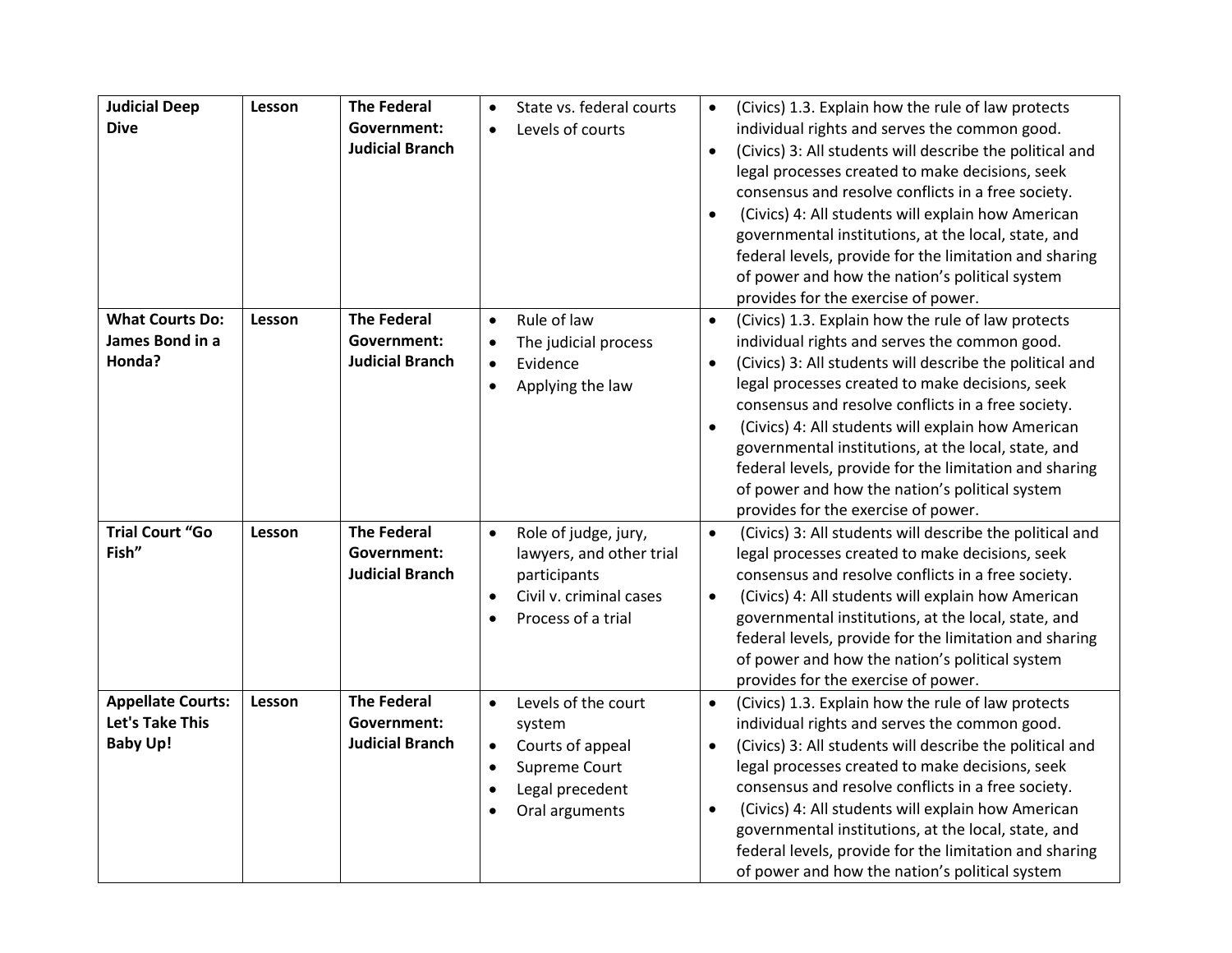|                      |        |                        |           |                               |           | provides for the exercise of power.                                                                     |
|----------------------|--------|------------------------|-----------|-------------------------------|-----------|---------------------------------------------------------------------------------------------------------|
|                      |        |                        |           |                               | $\bullet$ | (Civics) 4.2. Explain how the Constitution is                                                           |
|                      |        |                        |           |                               |           | maintained as the supreme law of the land.                                                              |
| <b>Supreme</b>       | Game   | <b>The Federal</b>     | $\bullet$ | Supreme Court: how it         | $\bullet$ | (Civics) 1.3. Explain how the rule of law protects                                                      |
| <b>Decision</b>      |        | <b>Government:</b>     |           | works, how judges make        |           | individual rights and serves the common good.                                                           |
|                      |        | <b>Judicial Branch</b> |           | decisions, federal court      | $\bullet$ | (Civics) 3: All students will describe the political and                                                |
|                      |        |                        |           | structure                     |           | legal processes created to make decisions, seek                                                         |
|                      |        |                        | $\bullet$ | Judicial review               |           | consensus and resolve conflicts in a free society.                                                      |
|                      |        |                        |           | $1st$ Amendment               | $\bullet$ | (Civics) 4: All students will explain how American                                                      |
|                      |        |                        |           | Landmark Supreme              |           | governmental institutions, at the local, state, and                                                     |
|                      |        |                        |           | Court Case: Tinker v. Des     |           | federal levels, provide for the limitation and sharing                                                  |
|                      |        |                        |           | <b>Moines School District</b> |           | of power and how the nation's political system                                                          |
|                      |        |                        |           |                               |           | provides for the exercise of power.                                                                     |
|                      |        |                        |           |                               | $\bullet$ | (Civics) 4.2. Explain how the Constitution is                                                           |
|                      |        |                        |           |                               |           | maintained as the supreme law of the land.                                                              |
|                      |        |                        |           |                               |           | 8 - U3.3.6 Explain how the Bill of Rights reflected the                                                 |
|                      |        |                        |           |                               |           | concept of limited government, protections of basic                                                     |
|                      |        |                        |           |                               |           | freedoms, and the fear of many Americans of a                                                           |
|                      |        |                        |           |                               |           | strong central government.                                                                              |
| The "Supreme" in     | Lesson | <b>The Federal</b>     | $\bullet$ | The Supreme Court             | $\bullet$ | (Civics) 1.3. Explain how the rule of law protects                                                      |
|                      |        |                        |           |                               |           |                                                                                                         |
| <b>Supreme Court</b> |        | Government:            | $\bullet$ | <b>Judicial Review</b>        |           | individual rights and serves the common good.                                                           |
|                      |        | <b>Judicial Branch</b> | $\bullet$ | Precedent                     | $\bullet$ | (Civics) 3: All students will describe the political and                                                |
|                      |        |                        | $\bullet$ | Constitutional rights         |           | legal processes created to make decisions, seek                                                         |
|                      |        |                        |           | (especially $1st$ and $4th$   |           | consensus and resolve conflicts in a free society.                                                      |
|                      |        |                        |           | amendments)                   | $\bullet$ | (Civics) 4: All students will explain how American                                                      |
|                      |        |                        |           | Landmark cases                |           | governmental institutions, at the local, state, and                                                     |
|                      |        |                        |           | (Marbury v. Madison,          |           | federal levels, provide for the limitation and sharing                                                  |
|                      |        |                        |           | Plessy v. Ferguson,           |           | of power and how the nation's political system                                                          |
|                      |        |                        |           | Meyer v. Nebraska,            |           | provides for the exercise of power.                                                                     |
|                      |        |                        |           | Brown v. Board of             | $\bullet$ | (Civics) 4.2. Explain how the Constitution is                                                           |
|                      |        |                        |           | Education, Gideon v.          |           | maintained as the supreme law of the land.                                                              |
|                      |        |                        |           | Wainwright, Tinker v.         | $\bullet$ | 8 - U3.3.6 Explain how the Bill of Rights reflected the                                                 |
|                      |        |                        |           | Des Moines School             |           | concept of limited government, protections of basic                                                     |
|                      |        |                        |           | District, New Jersey v.       |           | freedoms, and the fear of many Americans of a                                                           |
|                      |        |                        |           | T.L.O.)                       |           | strong central government.                                                                              |
|                      |        |                        |           |                               |           | 8 - U5.3.4 Analyze the intent and the effect of the<br>Thirteenth, Fourteenth, and Fifteenth Amendments |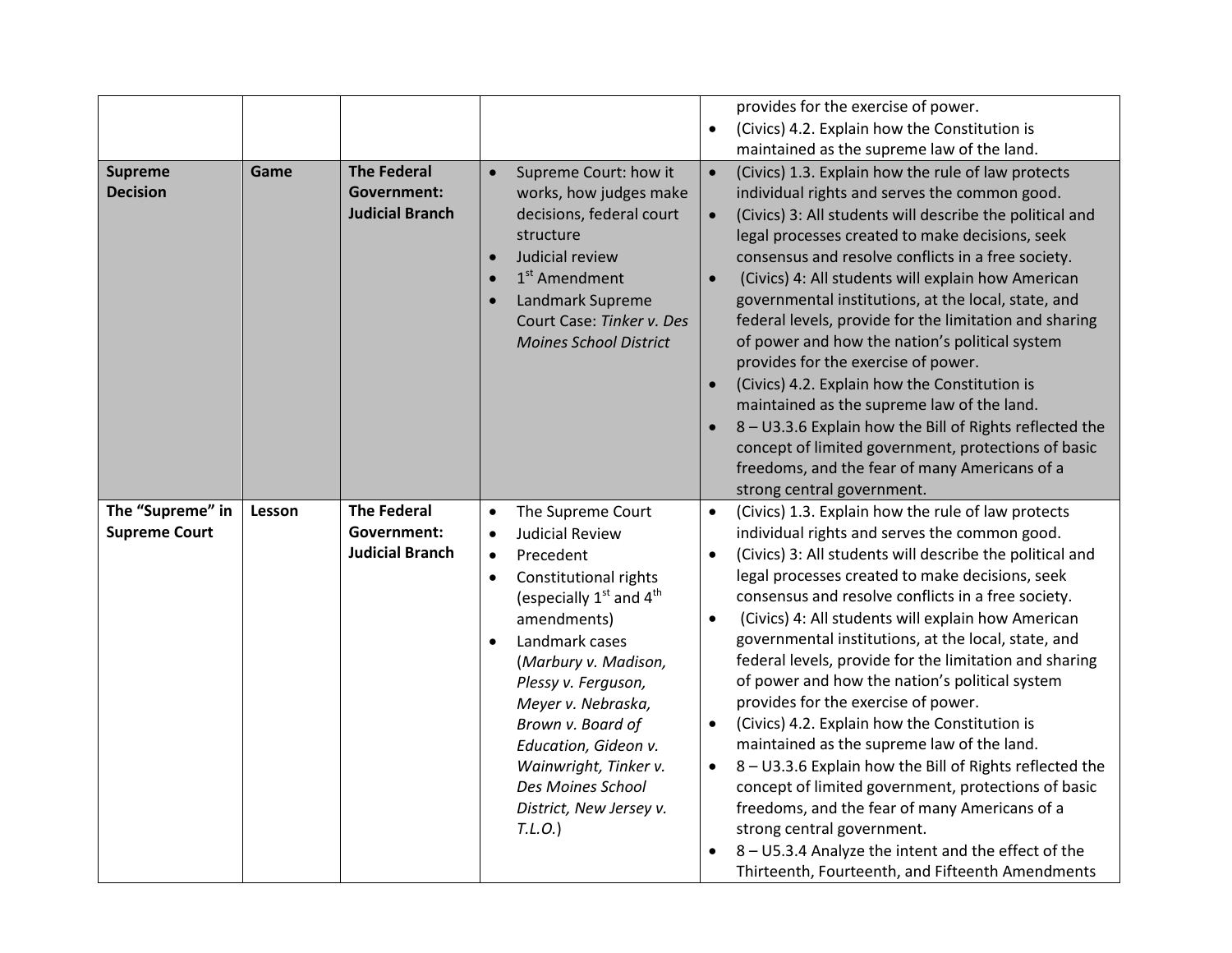|                         |                  |                                           |                                                                                                  | to the Constitution.                                                                                                                                                                                                                                                                                                                                                                                                                                                                                                                                                                                                                                                                                                                                                                                                                                                                                                                                                                                                                                                                                                                                                                                                                                                                                                                                    |
|-------------------------|------------------|-------------------------------------------|--------------------------------------------------------------------------------------------------|---------------------------------------------------------------------------------------------------------------------------------------------------------------------------------------------------------------------------------------------------------------------------------------------------------------------------------------------------------------------------------------------------------------------------------------------------------------------------------------------------------------------------------------------------------------------------------------------------------------------------------------------------------------------------------------------------------------------------------------------------------------------------------------------------------------------------------------------------------------------------------------------------------------------------------------------------------------------------------------------------------------------------------------------------------------------------------------------------------------------------------------------------------------------------------------------------------------------------------------------------------------------------------------------------------------------------------------------------------|
| <b>Cast Your Vote</b>   | <b>Mini-Game</b> | <b>Citizenship &amp;</b><br>Participation | How citizens can take<br>$\bullet$<br>part in civic life                                         | 6 - P3.1.1 Clearly state an issue as a question or<br>$\bullet$<br>public policy, trace the origins of an issue, analyze<br>and synthesize various perspectives, and generate<br>and evaluate alternative resolutions. Deeply examine<br>policy issues in group discussions and debates to<br>make reasoned and informed decisions. Identify<br>public policy issues related to global topics and issues<br>studied. Clearly state the issue as a question of public<br>policy orally or in written form.<br>7 - P3.1.1 Clearly state an issue as a question or<br>public policy, trace the origins of an issue, analyze<br>and synthesize various perspectives, and generate<br>and evaluate alternative resolutions. Deeply examine<br>policy issues in group discussions and debates to<br>make reasoned and informed decisions. Identify<br>public policy issues related to global topics and issues<br>studied. Clearly state the issue as a question of public<br>policy orally or in written form.<br>8 - P.3.1.1 Identify, research, analyze, discuss, and<br>defend a position on a national public policy issue.<br>Identify a national public policy issue. Clearly state<br>the issue as a question of public policy orally or in<br>written form. Generate and evaluate alternative<br>resolutions to the public issue and analyze various |
|                         |                  |                                           |                                                                                                  | perspectives (causes, consequences, positive and<br>negative impact) on the issue.                                                                                                                                                                                                                                                                                                                                                                                                                                                                                                                                                                                                                                                                                                                                                                                                                                                                                                                                                                                                                                                                                                                                                                                                                                                                      |
| <b>Students Engage!</b> | Lesson           | Citizenship &<br>Participation            | Active citizenship in the<br>$\bullet$<br>community<br>Problem-aligned<br>$\bullet$<br>solutions | 6 and 8 - P4.2.1 Demonstrate knowledge of how,<br>$\bullet$<br>when, and where individuals would plan and conduct<br>activities intended to advance views in matters of<br>public policy, report the results, and evaluate<br>effectiveness.<br>6 and 8 - P4.2.2 Engage in activities intended to<br>contribute to solving a national or international<br>problem studied.<br>6 and 8 - P4.2.3 Participate in projects to help or<br>inform others (e.g., service learning projects).                                                                                                                                                                                                                                                                                                                                                                                                                                                                                                                                                                                                                                                                                                                                                                                                                                                                   |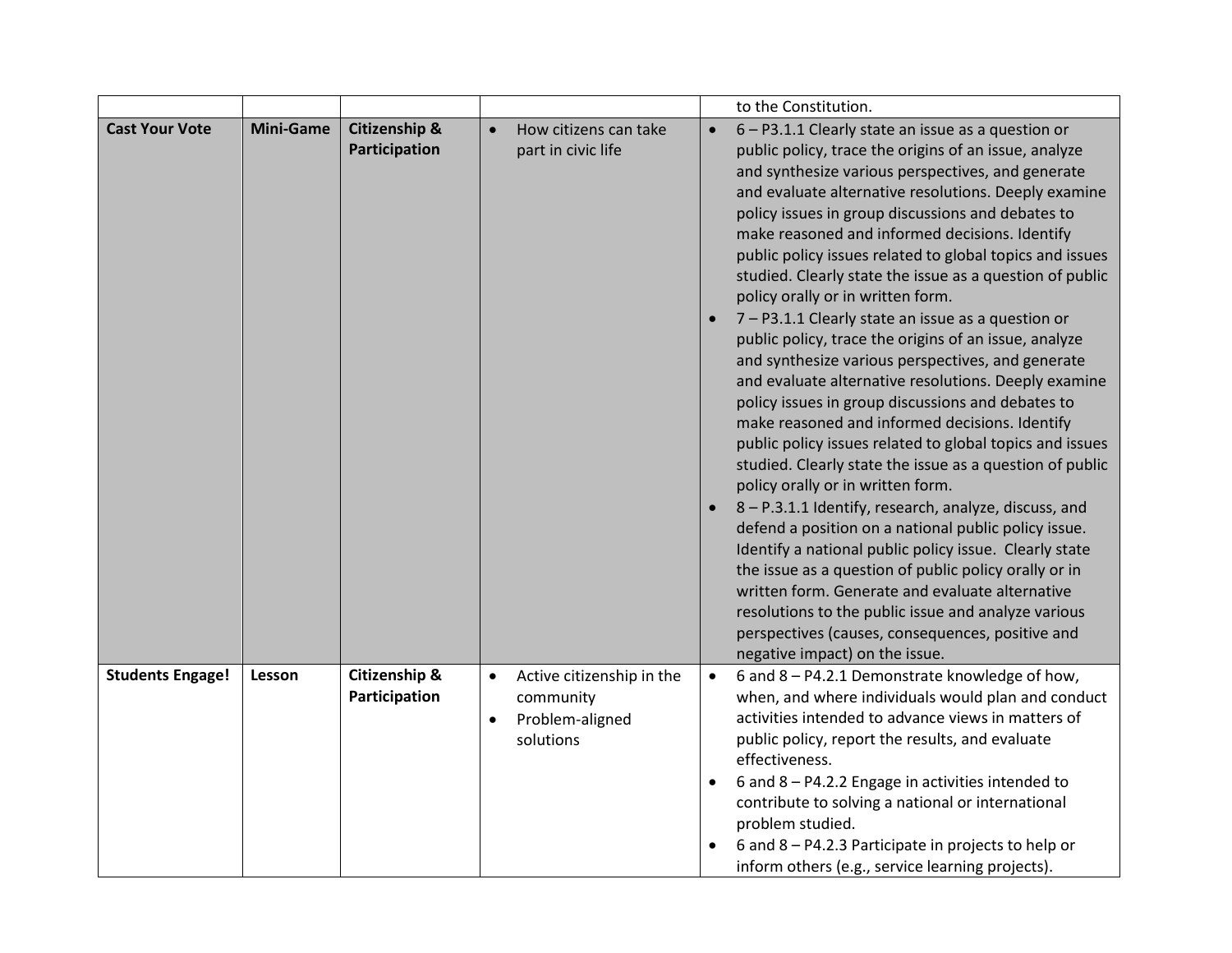| <b>Activate</b>      | Game   | <b>Citizenship &amp;</b><br>Participation |           | Active citizenship on the<br>personal, local, state,<br>and national level<br>Targeted action plans for<br>each level of<br>engagement<br>Engaging for social<br>change | $\bullet$              | (Civics) Standard 1: All students will identify the<br>purposes of national, state, and local governments in<br>the United States, describe how citizens organize<br>government to accomplish their purposes, and assess<br>their effectiveness.<br>6 and 8 - P4.2.1 Demonstrate knowledge of how,<br>when, and where individuals would plan and conduct<br>activities intended to advance views in matters of<br>public policy, report the results, and evaluate<br>effectiveness.<br>6 and 8 - P4.2.2 Engage in activities intended to<br>contribute to solving a national or international<br>problem studied.<br>6 and 8 - P4.2.3 Participate in projects to help or<br>inform others (e.g., service learning projects).                                                                                                                                                                                                                                                                                                                                                                                                                                                            |
|----------------------|--------|-------------------------------------------|-----------|-------------------------------------------------------------------------------------------------------------------------------------------------------------------------|------------------------|-----------------------------------------------------------------------------------------------------------------------------------------------------------------------------------------------------------------------------------------------------------------------------------------------------------------------------------------------------------------------------------------------------------------------------------------------------------------------------------------------------------------------------------------------------------------------------------------------------------------------------------------------------------------------------------------------------------------------------------------------------------------------------------------------------------------------------------------------------------------------------------------------------------------------------------------------------------------------------------------------------------------------------------------------------------------------------------------------------------------------------------------------------------------------------------------|
| <b>Up for Debate</b> | Lesson | Citizenship &<br>Participation            | $\bullet$ | Formal debate<br>terminology and<br>patterns<br>Analysis of argument<br>strength and supporting<br>evidence                                                             | $\bullet$<br>$\bullet$ | (Civics) 4.1. Evaluate information and arguments<br>from various sources in order to evaluate candidates<br>for public office.<br>6 - P3.1.1 Clearly state an issue as a question or<br>public policy, trace the origins of an issue, analyze<br>and synthesize various perspectives, and generate<br>and evaluate alternative resolutions. Deeply examine<br>policy issues in group discussions and debates to<br>make reasoned and informed decisions. Identify<br>public policy issues related to global topics and issues<br>studied. Clearly state the issue as a question of public<br>policy orally or in written form.<br>7 - P3.1.1 Clearly state an issue as a question or<br>public policy, trace the origins of an issue, analyze<br>and synthesize various perspectives, and generate<br>and evaluate alternative resolutions. Deeply examine<br>policy issues in group discussions and debates to<br>make reasoned and informed decisions. Identify<br>public policy issues related to global topics and issues<br>studied. Clearly state the issue as a question of public<br>policy orally or in written form.<br>8 - P.3.1.1 Identify, research, analyze, discuss, and |